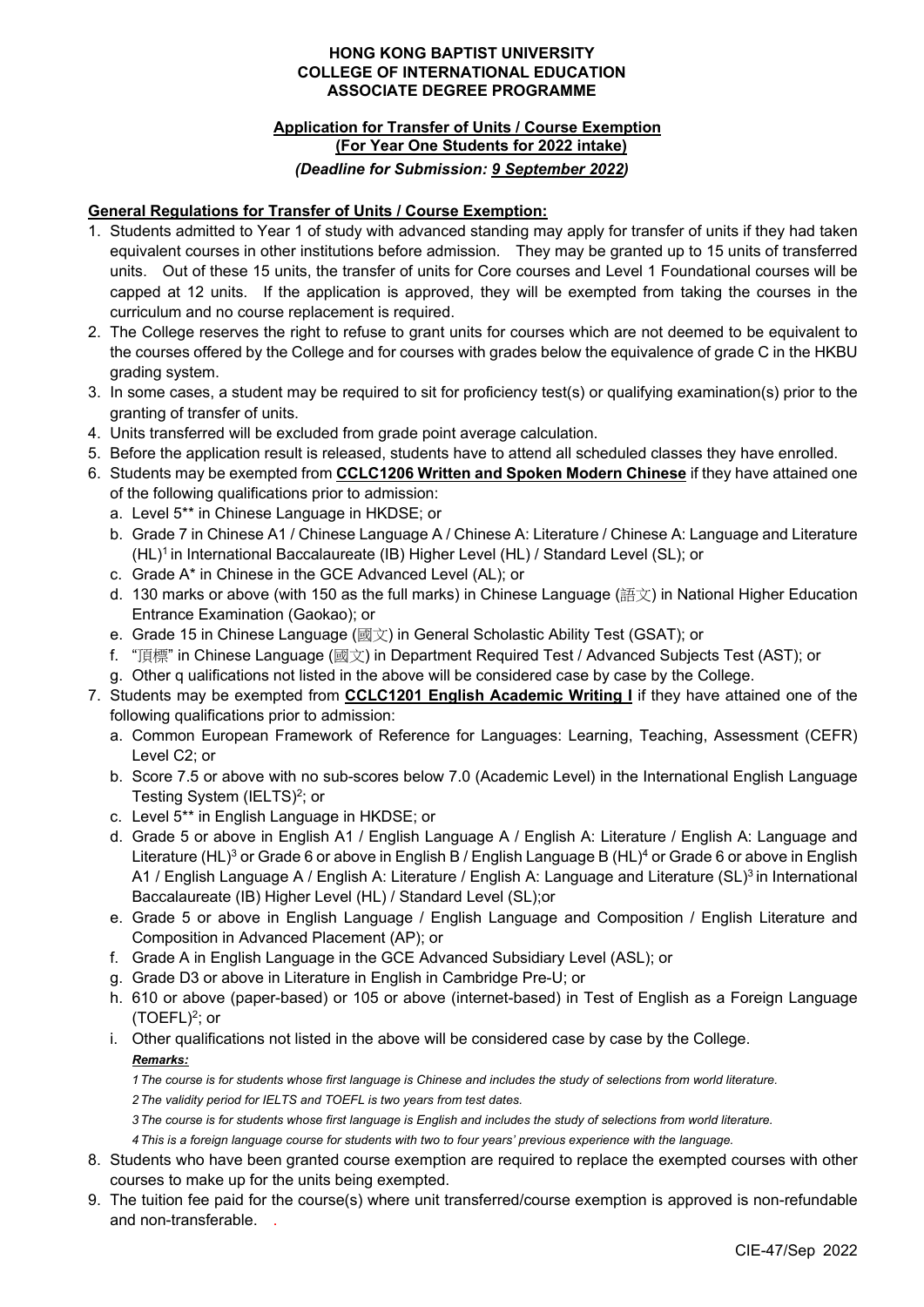## **Application Procedures:**

- 1. Please submit the completed form with copies of result slip / academic transcripts and the course outlines / syllabuses to the Academic Registry Services Section by email to cie@hkbu.edu.hk on or before the submission deadline. Late application will NOT be considered. Original copy should be produced for verification, when required.
- 2. For study programmes not organised by CIE or HKBU, students are also required to submit the course assessment method together with the documents listed under point (1) above.
- 3. The College will notify students of the result normally within three weeks after full submission of the relevant documents.

## **Note:**

- 1. Students who are waiting for the issuance of official transcript by other institutions may submit application for unit transfer with a student copy of transcript first. However, the approval of unit transfer without an official transcript is conditional. Approval of unit transfer will only be confirmed upon receipt of the official transcript.
- 2. After the College's course withdrawal deadline, no dropping of course / course withdrawal arising from approval of unit transfer will be allowed. In other words, students should complete the unit transfer procedures by submitting the official transcript to the Academic Registry Services Section as early as possible.
- 3. The data collected will be used for the purpose of application for transfer of units / course exemption. The personal data held by the Academic Registry Services Section will be kept confidential but they may be shared with appropriate parties and personnel of the University.
- 4. Collection of personal data adheres to the Privacy Policy Statement / Personal Information Collection Statement (PPS/PICS) of the Hong Kong Baptist University. Please refer to https://www.hkbu.edu.hk/eng/about/privacy.jsp for access to the PPS/PICS.